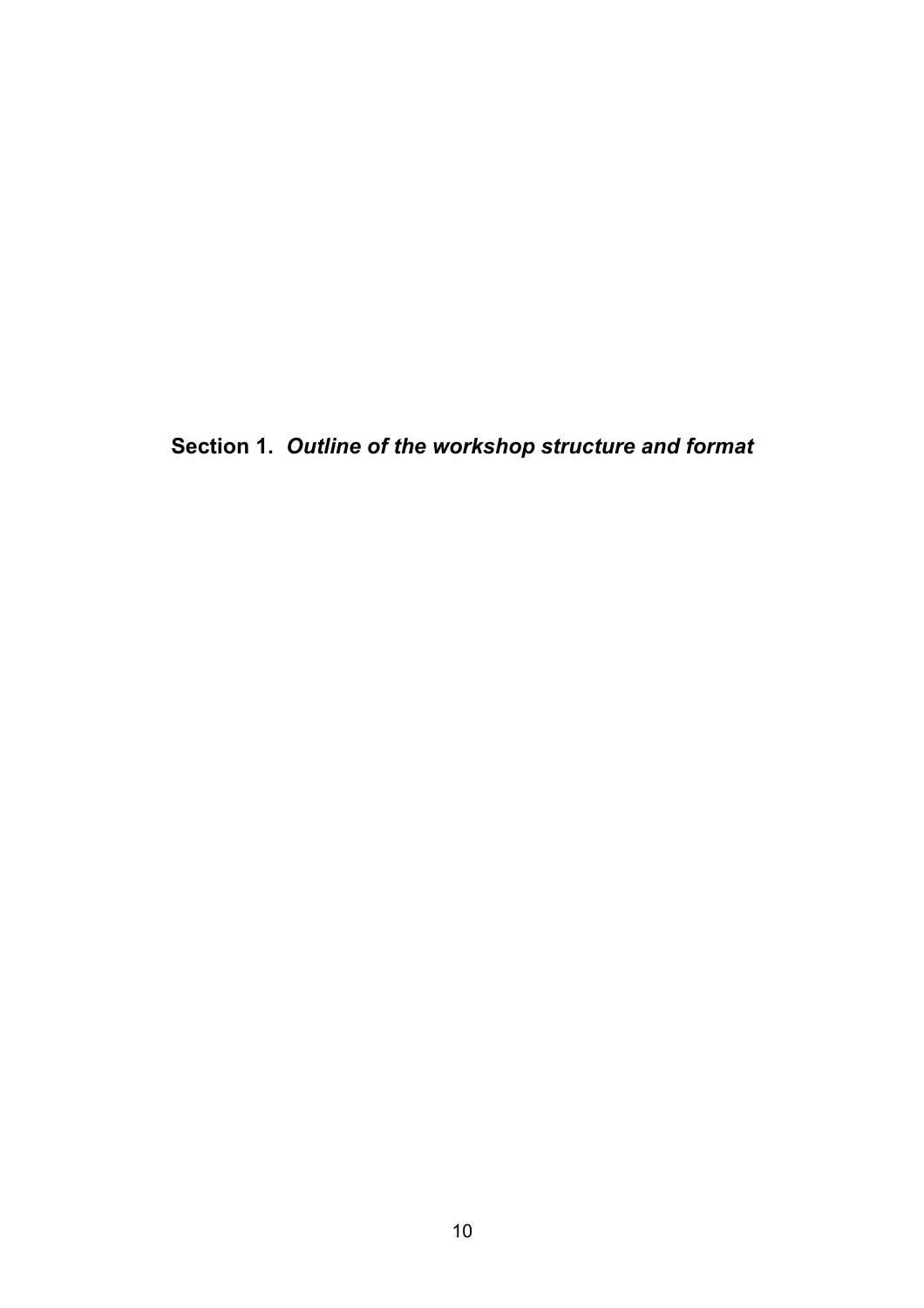## **1. Outline of the workshop structure and format.**

The workshop ran over three days, facilitated by staff from independent facilitators urban design + mediation Ltd (UD+M). Participants worked in four small groups constructed to ensure a mix of representation in each group. Table 1.0 lists the participants that attended on each day.

| Table 1.0 Participants and attendance details |                                   |            |            |            |
|-----------------------------------------------|-----------------------------------|------------|------------|------------|
| Name                                          | Representing                      | Attendance |            |            |
|                                               |                                   | 23rd       | 24th       | 25th       |
|                                               | Group A                           |            |            |            |
| Ian Achurch                                   | Northamptonshire County Council   | $\sqrt{}$  |            |            |
| <b>Paul Bell</b>                              | Borough Council of Wellingborough | $\sqrt{ }$ | $\sqrt{}$  |            |
| Paul Boatman                                  | <b>Bovis Homes Ltd</b>            | $\sqrt{}$  | $\sqrt{}$  | $\sqrt{}$  |
| Jenny Dixon                                   |                                   | $\sqrt{ }$ | $\sqrt{2}$ | $\sqrt{2}$ |
| Debra Lewis                                   | <b>Black Solutions Ltd</b>        | $\sqrt{}$  | $\sqrt{}$  | $\sqrt{ }$ |
| Victoria<br>Phillipson                        | Borough Council of Wellingborough | $\sqrt{}$  | $\sqrt{}$  | $\sqrt{ }$ |
| <b>Martin Potts</b>                           | <b>GOEM</b>                       | $\sqrt{}$  | $\sqrt{}$  |            |
| <b>Bob Purser</b>                             | Northamptonshire Churches         | $\sqrt{}$  | $\sqrt{}$  | $\sqrt{}$  |
| <b>Maureen</b><br>Shram                       | Northamptonshire County Council   | $\sqrt{}$  | $\sqrt{}$  | $\sqrt{}$  |
| Felicity<br>Webber                            | Borough Council of Wellingborough | $\sqrt{}$  | $\sqrt{}$  | $\sqrt{}$  |
| David Lock                                    | <b>David Lock Associates</b>      | $\sqrt{}$  |            |            |
| <b>Arwel Owen</b>                             | <b>David Lock Associates</b>      |            | $\sqrt{}$  |            |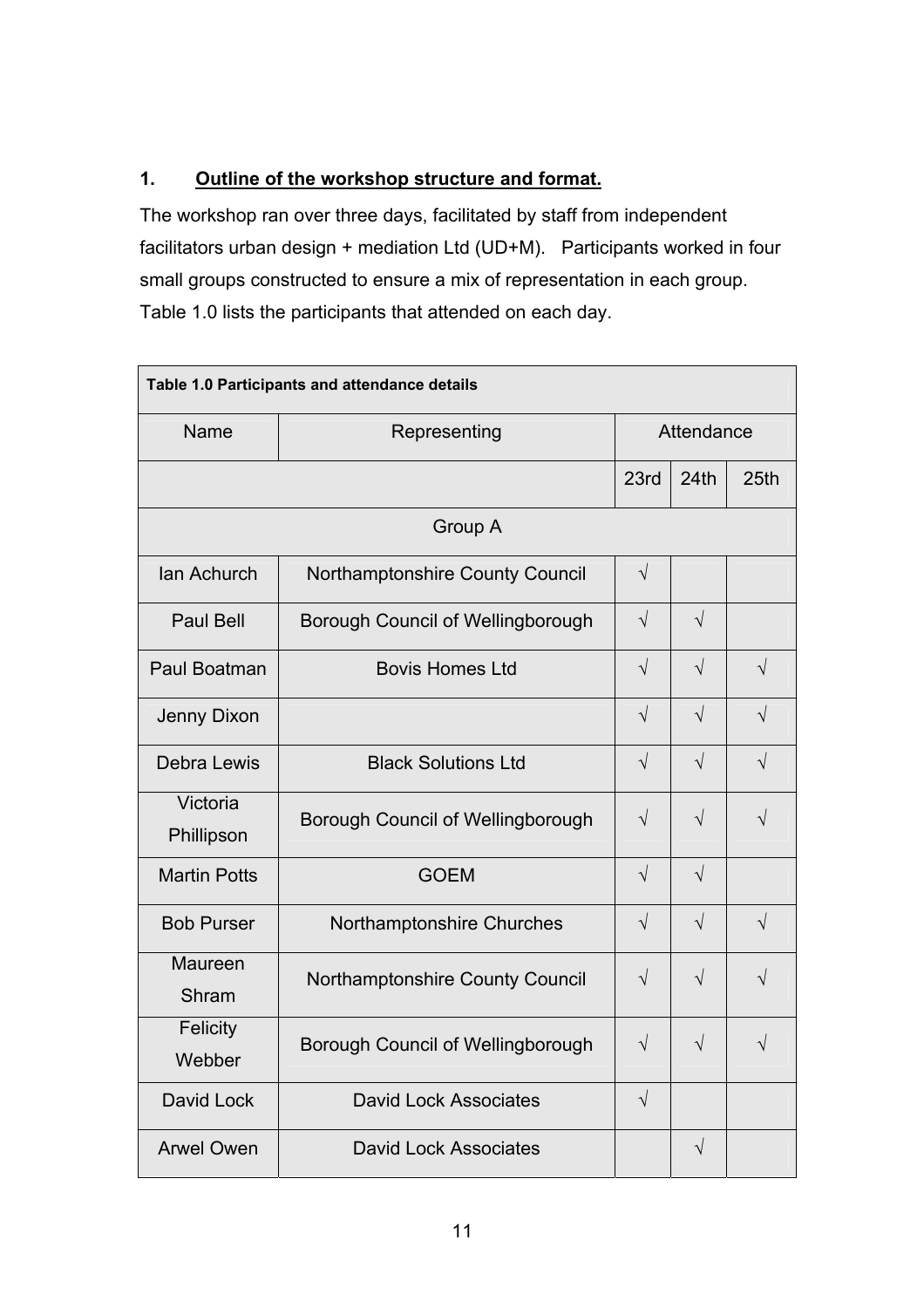| Table 1.0 Participants and attendance detailscontinued |                                                      |            |            |            |
|--------------------------------------------------------|------------------------------------------------------|------------|------------|------------|
| Name                                                   | Representing                                         | Attendance |            |            |
|                                                        |                                                      | 23rd       | 24th       | 25th       |
| <b>Will Cousins</b>                                    | <b>David Lock Associates</b>                         |            |            | $\sqrt{ }$ |
| Gina Woo                                               | Northamptonshire County Council                      |            |            | $\sqrt{}$  |
| Sarah Naylor                                           | Northamptonshire County Council                      |            | $\sqrt{}$  |            |
| Group B                                                |                                                      |            |            |            |
| <b>Edna Bradley</b>                                    | <b>East Midlands Housing Association</b>             | $\sqrt{ }$ | $\sqrt{ }$ |            |
| <b>Sharon Jones</b>                                    | <b>Turley Associates</b>                             | $\sqrt{}$  | $\sqrt{ }$ |            |
| David O'Neil                                           | Nortoft                                              | $\sqrt{ }$ | $\sqrt{}$  | $\sqrt{ }$ |
| <b>Bhupendra</b><br>Patel                              | Borough Council of Wellingborough                    | $\sqrt{}$  | $\sqrt{}$  | $\sqrt{ }$ |
| <b>Bob Rivers</b>                                      | <b>Bovis Homes Ltd</b>                               | $\sqrt{}$  | $\sqrt{}$  |            |
| <b>Kristy Draper</b>                                   | North Northamptonshire Joint<br><b>Planning Unit</b> |            |            | $\sqrt{}$  |
| Carole<br>Stephenson                                   | Borough Council of Wellingborough                    | $\sqrt{ }$ | V          |            |
| Judith<br>Thompson                                     | <b>Wellingborough Civic Society</b>                  | $\sqrt{}$  | $\sqrt{}$  |            |
| Geoffrey<br><b>Timms</b>                               | Borough Council of Wellingborough                    | $\sqrt{}$  | $\sqrt{}$  | V          |
| Lizel Kruger                                           | <b>David Lock Associates</b>                         | $\sqrt{}$  | $\sqrt{ }$ | $\sqrt{}$  |
| <b>Simon Evans</b>                                     | <b>NNDC</b>                                          |            | $\sqrt{}$  |            |
| <b>Ruth Hawksley</b>                                   | The Wildlife Trust for<br>Northamptonshire           |            |            | V          |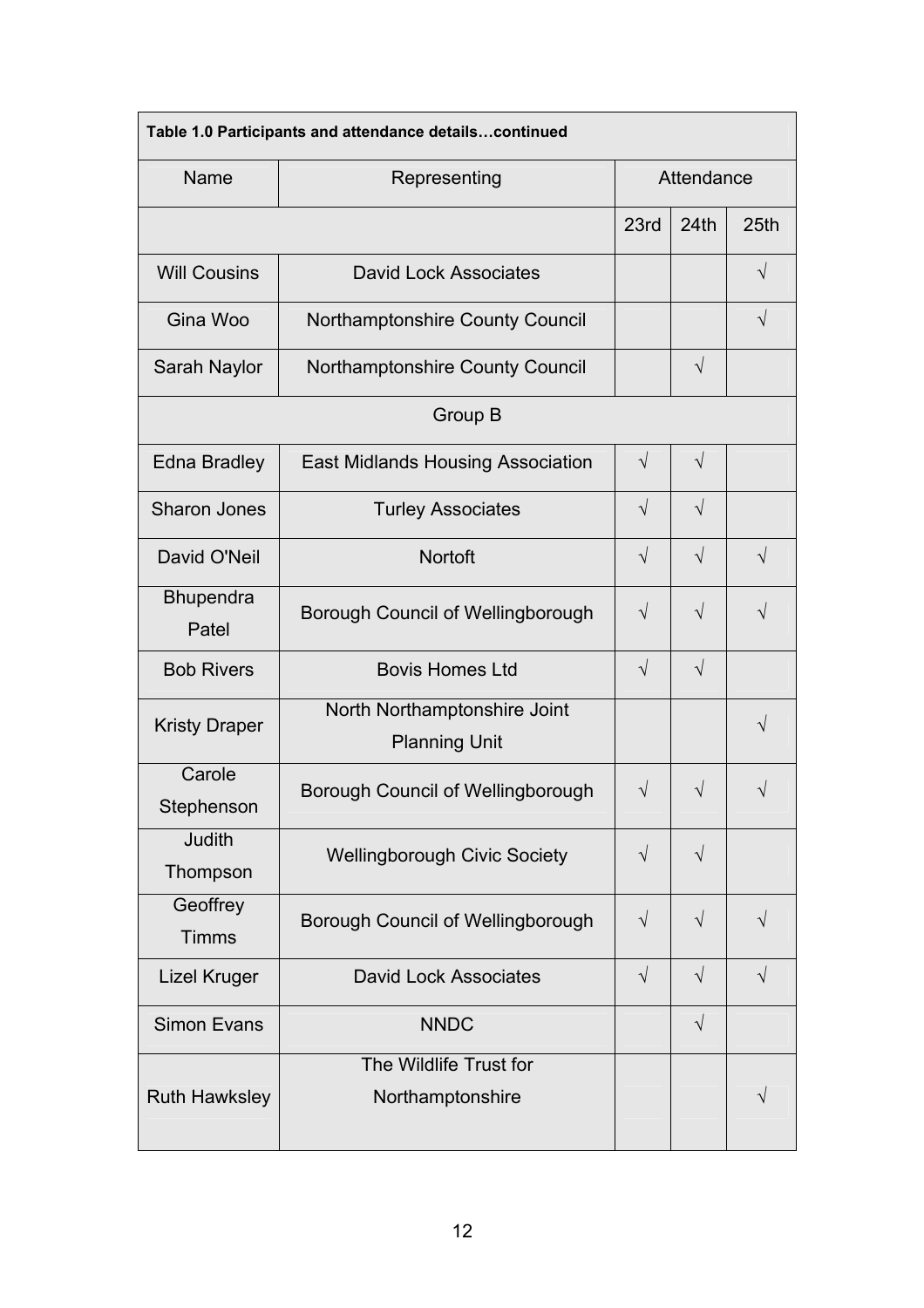|                                 | Table 1.0 Participants and attendance detailscontinued |            |            |            |
|---------------------------------|--------------------------------------------------------|------------|------------|------------|
| Name                            | Representing                                           | Attendance |            |            |
|                                 |                                                        | 23rd       | 24th       | 25th       |
|                                 | Group C                                                |            |            |            |
| <b>James Ashton</b>             | Northamptonshire County Council                        |            | pm<br>only | V          |
| <b>Richard</b><br><b>Bowden</b> | <b>Bowden Land</b>                                     | $\sqrt{}$  | $\sqrt{}$  | am<br>only |
| Carole<br>Conway                | Borough Council of Wellingborough                      | $\sqrt{ }$ | $\sqrt{}$  |            |
| Mark Conway                     | <b>Bee Bee Developments</b>                            | $\sqrt{ }$ | $\sqrt{}$  |            |
| Heneage<br>Stevenson            | <b>Bee Bee Developments</b>                            |            |            | V          |
| <b>Hugh Fenton</b>              | <b>Wellingborough Partnership</b>                      | $\sqrt{}$  | $\sqrt{}$  | $\sqrt{ }$ |
| <b>Paul Hunt</b>                | <b>Environment Agency</b>                              |            | $\sqrt{}$  |            |
| <b>Martin</b><br>Lawrence       | <b>Furnace Lane Action Group</b>                       | $\sqrt{ }$ | $\sqrt{}$  | $\sqrt{}$  |
| Lucy Payne                      | Borough Council of Wellingborough                      | $\sqrt{ }$ | $\sqrt{}$  |            |
| Jethro Punter                   | Northamptonshire County Council                        | $\sqrt{}$  | $\sqrt{}$  | pm<br>only |
| <b>Mark Rose</b>                | Derek Lovejoy Partnership Ltd                          | $\sqrt{}$  | $\sqrt{ }$ | $\sqrt{ }$ |
| Malcolm<br><b>Waters</b>        | Borough Council of Wellingborough                      |            | $\sqrt{}$  | V          |
| <b>Vicky Jessop</b>             | Borough Council of Wellingborough                      |            |            | $\sqrt{}$  |
| Damien<br>Langdon               | <b>Environment Agency</b>                              |            |            |            |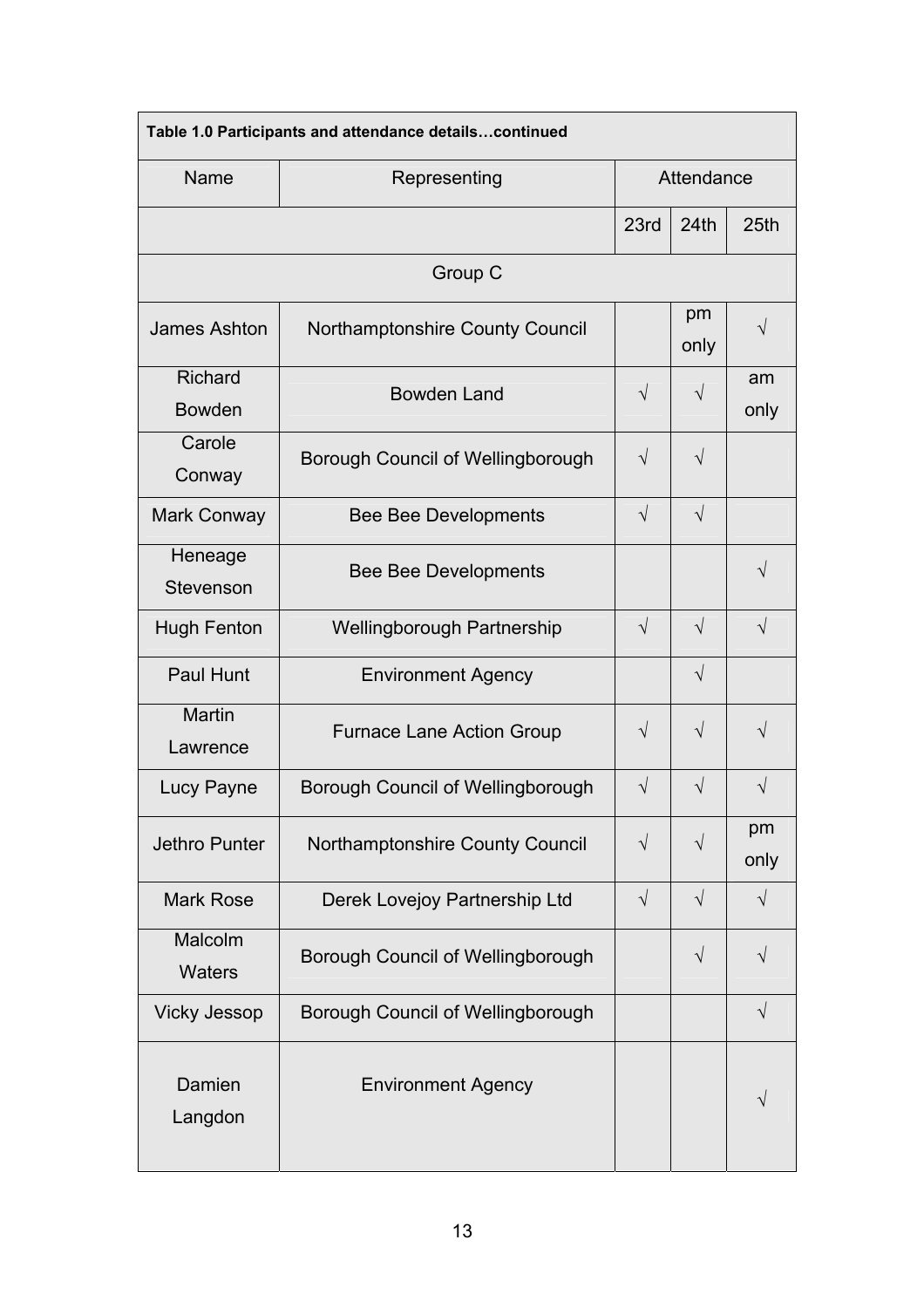| Table 1.0 Participants and attendance detailscontinued |                                          |            |            |            |
|--------------------------------------------------------|------------------------------------------|------------|------------|------------|
| Name                                                   | Representing                             | Attendance |            |            |
|                                                        |                                          | 23rd       | 24th       | 25th       |
| Group D                                                |                                          |            |            |            |
| <b>Bob Entwistle</b>                                   | Borough Council of Wellingborough        | $\sqrt{}$  | $\sqrt{ }$ | $\sqrt{}$  |
| <b>John Gardiner</b>                                   | Resident                                 | $\sqrt{}$  | $\sqrt{ }$ | $\sqrt{ }$ |
| <b>Dawn Grifftihs</b>                                  | <b>Natural England</b>                   | $\sqrt{}$  | $\sqrt{2}$ |            |
| Mike Haybyrne                                          | <b>Borough Council of Wellingborough</b> | $\sqrt{ }$ | $\sqrt{ }$ | $\sqrt{}$  |
| <b>Eileen Higgins</b>                                  | Borough Council of Wellingborough        | $\sqrt{}$  | $\sqrt{ }$ | $\sqrt{ }$ |
| Andrew                                                 | North Northamptonshire Joint             | $\sqrt{}$  |            |            |
| Longley                                                | <b>Planning Unit</b>                     |            |            |            |
| <b>Andy Williams</b>                                   | Derek Lovejoy Partnership Ltd            | $\sqrt{ }$ | $\sqrt{ }$ | $\sqrt{ }$ |
| <b>Mick Galey</b>                                      | Anglian Water                            | $\sqrt{}$  | $\sqrt{}$  |            |
| <b>Biljana Savic</b>                                   | <b>CABE</b>                              |            | $\sqrt{}$  |            |
| John Lockhart                                          | <b>Lockhart Garrett</b>                  |            |            | $\sqrt{ }$ |
| Heneage                                                | <b>Bee Bee Developments</b>              |            | V          |            |
| Stevenson                                              |                                          |            |            |            |
| Mark Conway                                            | <b>Bee Bee Developments</b>              |            |            | $\sqrt{}$  |
| <b>Terry</b>                                           | The Wildlife Trust for                   |            | $\sqrt{}$  |            |
| Smithson                                               | Northamptonshire                         |            |            |            |

Listed below is a summary of the representation at the workshops arranged by stakeholder type:

- 11 Residents and Councillors;
- 7 Borough Council of Wellingborough Officers;
- 1 North Northamptonshire Development Company representative;
- 5 Northamptonshire County Council Officers;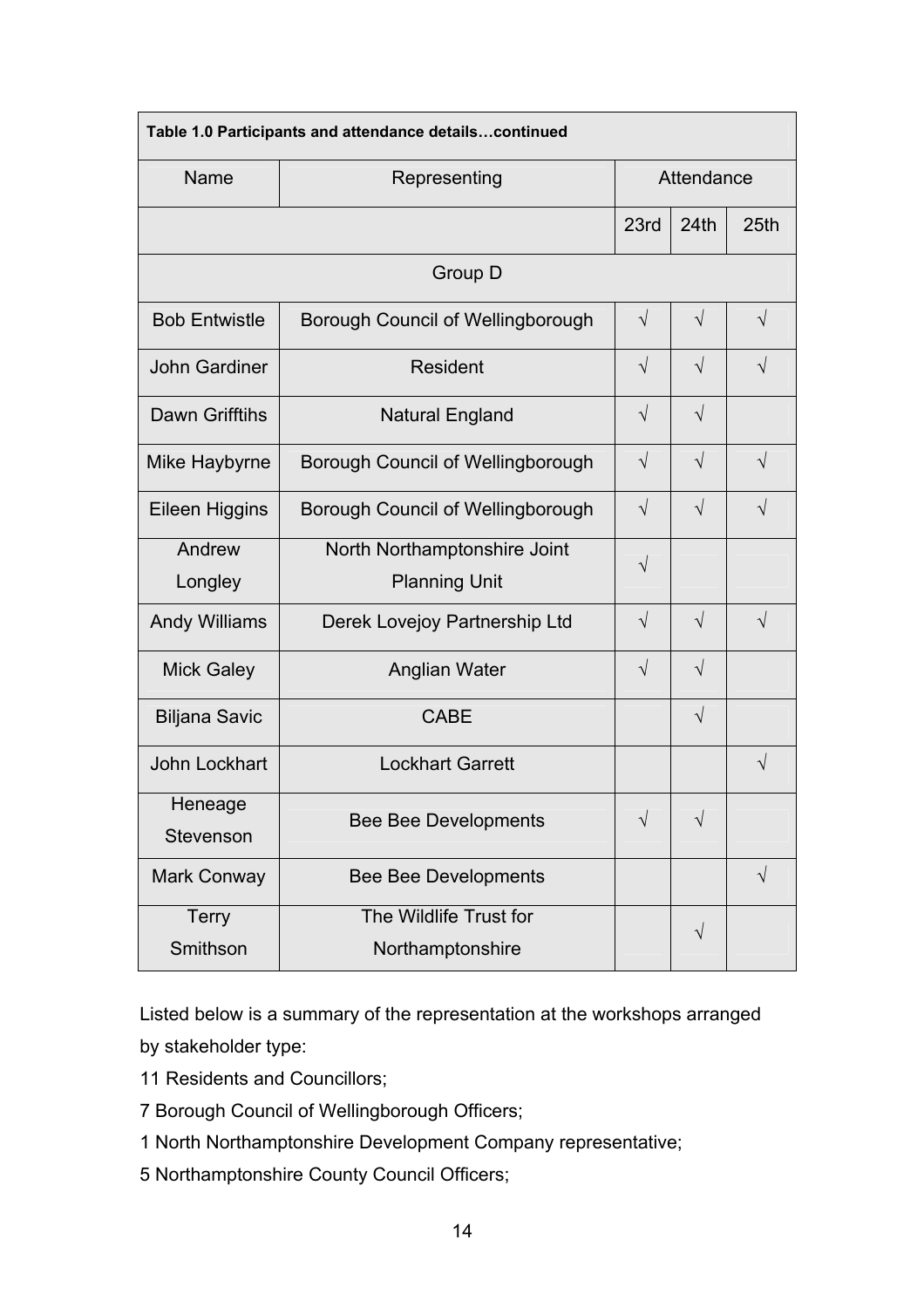- 2 North Northamptonshire Joint Planning Unit Officers;
- 4 Developers;
- 9 Design, Transport and Landscape consultants;
- 12 other agencies and companies;
- 2 Facilitators from UD+M.

158 potential participants were asked to express an interest in attending the workshop as follows: 54 residents and councillors; 31 council officers; 6 developers; 9 design, transport and landscape consultants; 58 other agency and company officers. The details of the 158 people and organisations originally contacted can be found in appendix A. Of this original list 63 individuals indicated a desire to attend, with 51 individuals actually attending on at least one day.

## **Workshop aims & objectives.**

The overall context of the workshop was the planned expansion of Wellingborough by 2021, looking both at the town as a whole within the subregion and specifically at the proposed growth areas to the east and north. The workshop aimed to identify the role that Wellingborough should have within North Northamptonshire by 2021 and to specify actions that will need to be taken to achieve that role. Specifically the workshop aimed to identify how growth to the east and north could contribute to achieving the identified role.

The objective was to help identify common ground on a selected number of key issues concerning the development of the town by:

- 1. Identifying Wellingborough's current role.
- 2. Specifying the role it should have by 2021.
- 3. Indicating key actions needed to deliver the desired role in terms of:
	- identifying existing character;

- separation and/or integration of the town with its neighbouring communities;

- movement & connections in terms of national, regional and local context;